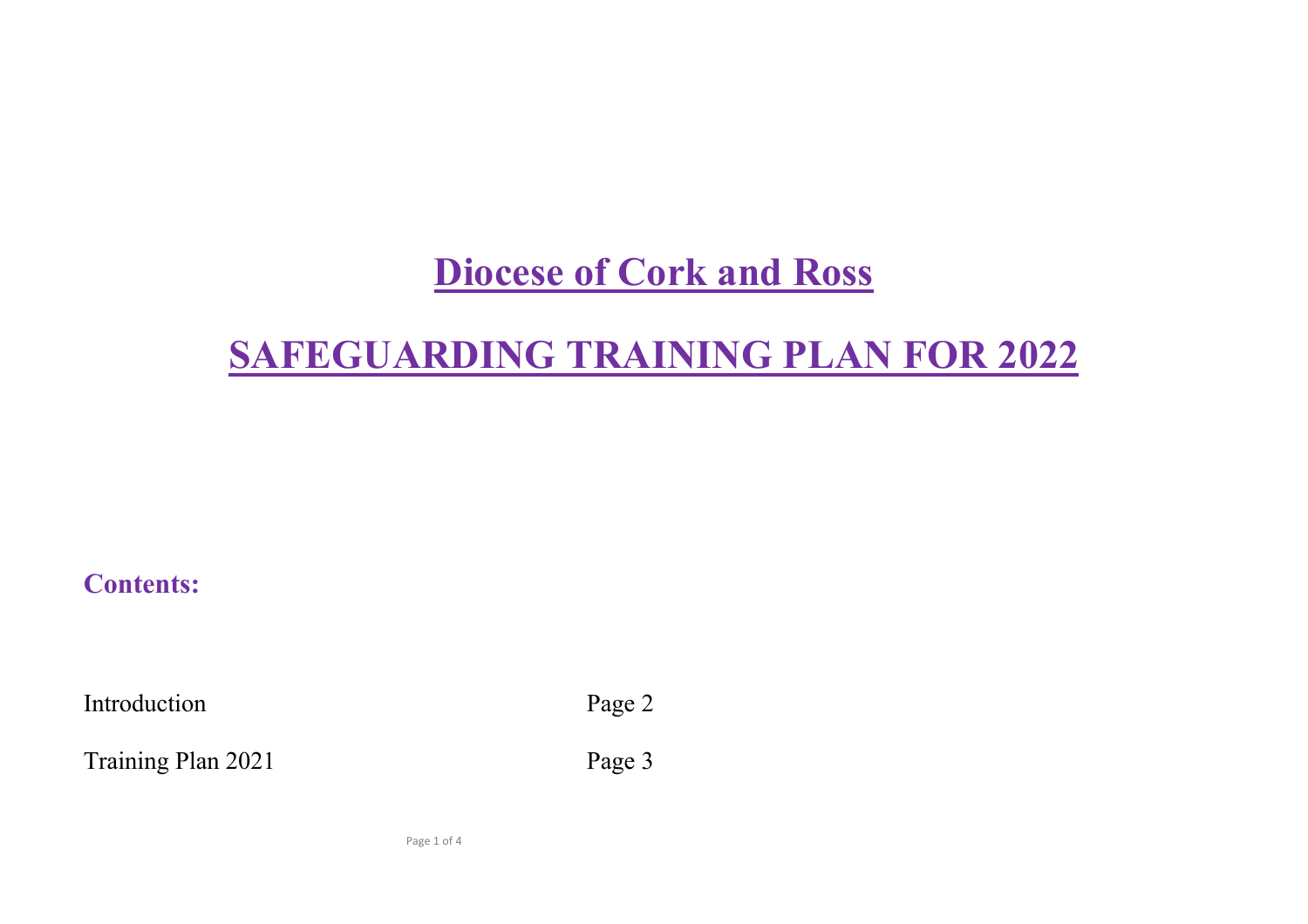## **Introduction**

The Diocese of Cork and Ross sees training and education as a priority. To maintain high standards and good practice it is essential that relevant church personnel, both paid and voluntary, receive appropriate safeguarding training. To this end all church personnel who work with children and adults are inducted into the Diocesan Policy and Procedures on Safeguarding when they begin work in church organisations.

The Diocesan Trainers and the Director of Safeguarding will provide training and updating of policies and procedures to church personnel.

The Safeguarding Committee is responsible for overseeing the delivery and quality of the training programmes and identifying specific education and training needs.

#### *Full days child safeguarding training:*

For priests, deacons, parish safeguarding representatives and leaders of any youth group or youth ministry who have not yet attended a full day training.

### *3-hour children's refresher training - every 3 years*

For priests, deacons, parish safeguarding representatives and leaders of any youth group or youth ministry who have attended a full day training.

*2-hour safeguarding information sessions on children and Adults at Risk - every 3 years* For all parish personnel/volunteers. To be arranged directly with the Director of Safeguarding at parish or deanery level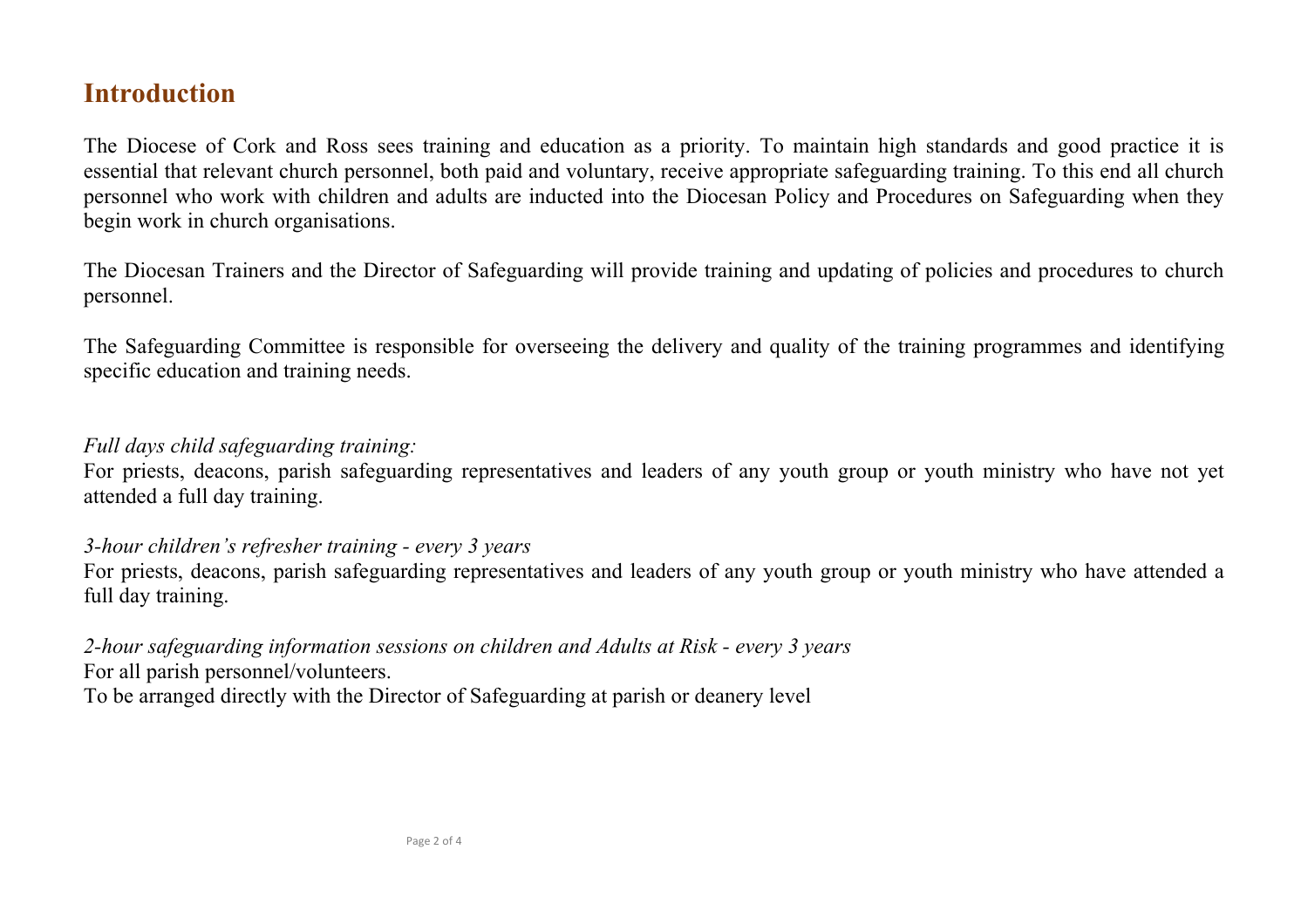### **Church Body:** Cork and Ross Diocese Years covered by training Plan: 1<sup>st</sup> January 2022 to 31<sup>st</sup> December 2022

| <b>Target Group</b>                                                                                                           | <b>Training Required</b>                        | Delivered by local  | <b>Delivered by</b> | When                             | Location                                |
|-------------------------------------------------------------------------------------------------------------------------------|-------------------------------------------------|---------------------|---------------------|----------------------------------|-----------------------------------------|
|                                                                                                                               |                                                 | Personnel<br>Yes/No |                     |                                  |                                         |
| Priests<br>Who have not completed<br>the full day training re                                                                 | Full Day<br>Children's Safeguarding<br>Training | Yes                 | Diocesan Trainer    | $11th$ June 2022<br><b>TBC</b>   | Via Zoom or face to face                |
| Children                                                                                                                      |                                                 |                     |                     |                                  | Venue To be arranged if<br>face to face |
| <b>Safeguarding Reps</b><br>Who have not completed<br>the full day training re<br>Children                                    | Full Day<br>Children's Safeguarding<br>Training | Yes                 | Diocesan Trainer    | $11th$ June 2022<br><b>TBC</b>   | Via Zoom or face to face                |
|                                                                                                                               |                                                 |                     |                     |                                  | Venue To be arranged if<br>face to face |
| Priests, Safeguarding<br>Reps & Parish Volunteers<br>who have not attended<br>training in the last three<br>years re Children | 3 Hour Refresher<br>Session                     | Yes                 | Diocesan Trainer    | $7th$ September $2022$<br>7-9pm. | Via Zoom or face to face                |
| Priests and Safeguarding<br>reps in Deanery areas                                                                             | Zoom support meeting                            | Yes                 | Diocesan Trainer    | To be arranged with<br>Daenerys  | Venue To be arranged if<br>face to face |
|                                                                                                                               |                                                 |                     |                     |                                  |                                         |